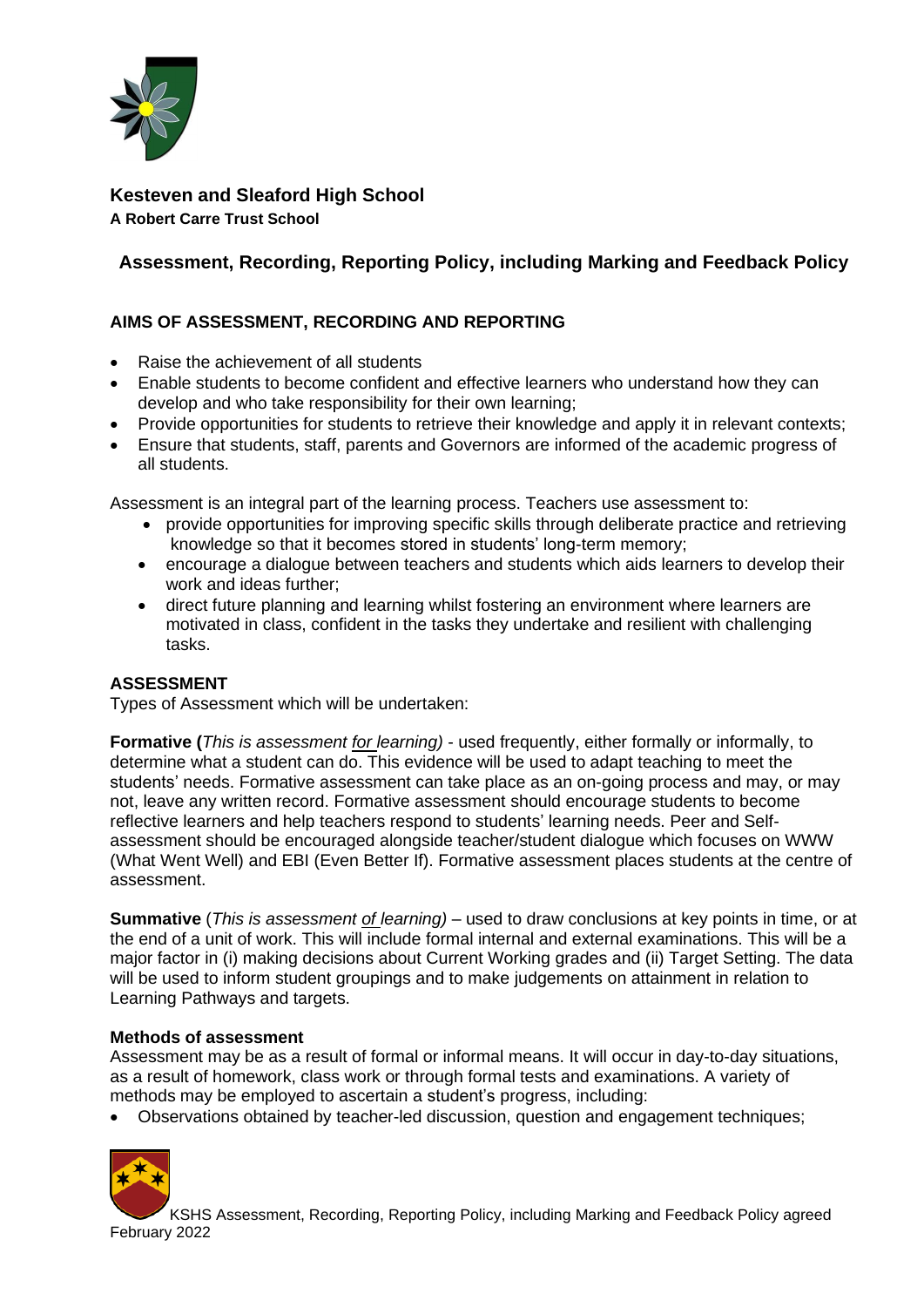- Practical assessments;
- Verbal responses in class;
- Homework;
- Student self-assessment and peer assessment, which is only possible when they have a sufficiently clear picture of the targets that their learning is meant to attain;
- Low stakes/ high impact 'quizzes' to identify misconceptions, understanding and knowledge and then guide future learning;
- Written tests and exams marked by the teacher.

The method to be employed, in any particular circumstance, will depend on the purpose of the assessment and the decisions to be taken in the light of the results that are obtained from it.

There is an annual formal assessment period (usually a week for KS3 and two weeks for KS4/5) for each year group and departments are expected to set an examination which determines a student's progress over time against their learning path (KS3) or grades (KS4/KS5) and helps students prepare for external examinations.

# **MARKING AND FEEDBACK**

# **AIMS OF MARKING AND FEEDBACK**

- To ensure all students are provided with, and act upon, regular feedback to help them reach their full academic potential, demonstrate their progress and move learning forward;
- To establish a consistent approach to the way we feedback on students' work so that students feel their work is valued and have a clear understanding of how well they are doing;
- Develop self-assessment of learning;
- Close the gap between current and desired performance;
- Encourage positive motivation and self-esteem;
- Maintain high standards of literacy, numeracy and oracy.

The more immediate the feedback the greater the impact. Each subject area has an Assessment, Marking and Feedback protocol which provides consistency in their subject area and allows for individual subject needs.

# **Methods of Marking and Feedback**

Teachers are encouraged to make use of:

- Department templates which direct the feedback and suggest next steps for learning;
- Time-saving, clear subject specific marking proforma;
- Time-saving marking tools used across departments e.g. the highlighted 'pink' box containing 'next-step' activities or instructions for students to complete.

We are all teachers of literacy, and numeracy and oracy. The quality of both students' and teachers' language use are significant determinants of progress, Teachers should use language with purpose. Spelling, punctuation and grammar errors should be highlighted in key identified sections of text and, where possible, subsequently corrected by the student. Subject teachers should take responsibility for teaching the meaning, use and spelling of key subject vocabulary and look to correct or promote its use.

The use of the literacy marking key is expected for work in the English Language (the French and German departments have adapted versions of this):

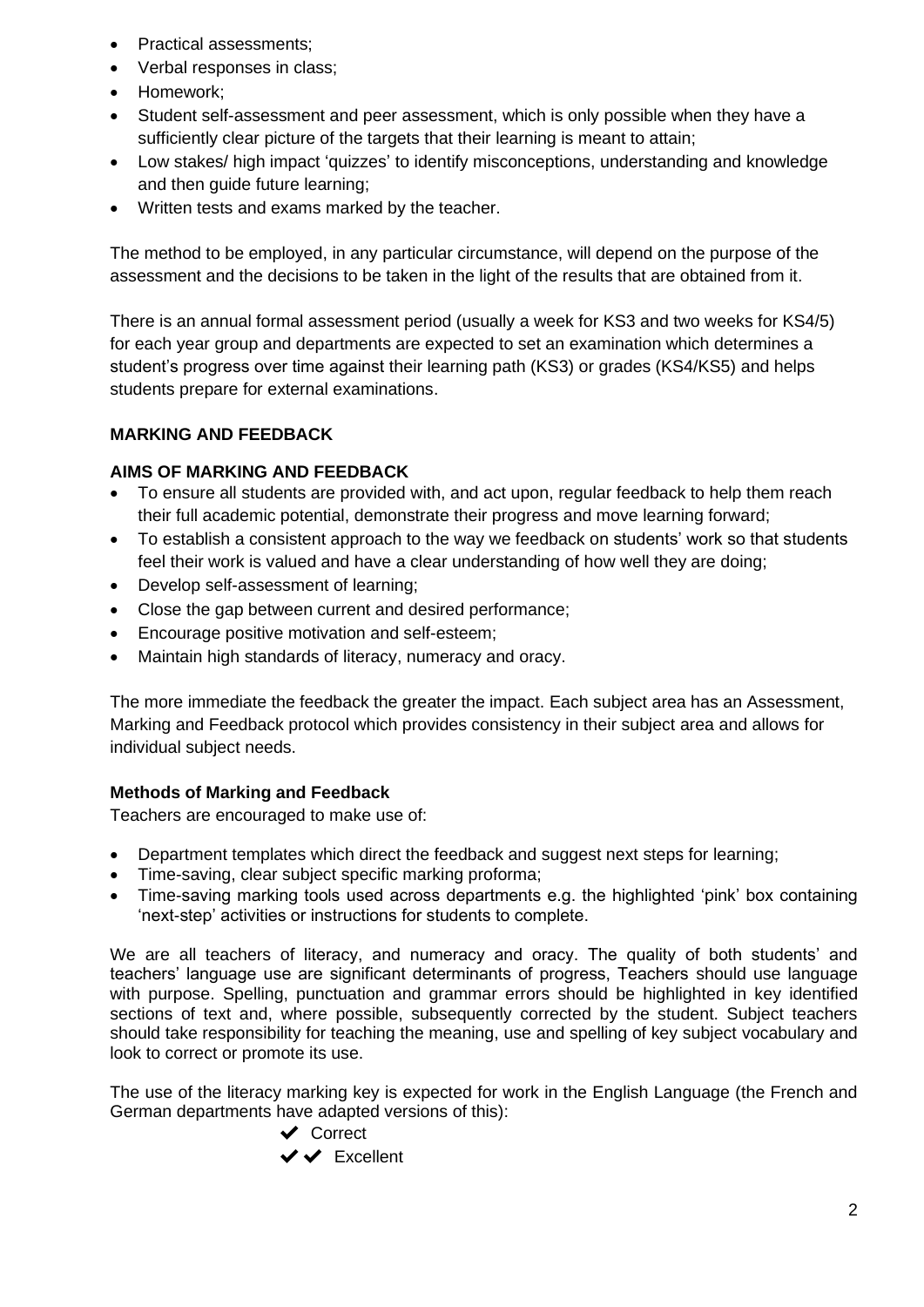- S Spelling
- P Punctuation
- ^ Missed word needs inserting
- / New line
- // New paragraph
- ? Sense or meaning not clear
- RTQ Read the Question
- U Missing or wrong units

Numeracy misconceptions should be anticipated and errors corrected.

### **HOW WE SET TARGETS, AND MEASURE AND REPORT PROGRESS**

Students in Year 7 will undertake Cognitive Ability Tests (CATS) on entry to the school to identify areas for further challenge or support. Learning Paths are set at whole school level using national data sources: FFT Aspire targets, a student's Key Stage 2 result (where it exists) and the CATS results. Art, Drama, PE and Music undertake their own benchmarking of students in the first term to determine Learning Paths.

Students in Year 8 and Year 9 continue on their Learning Pathway from Year 7 and progress is monitored in line with this.

Departments may raise the Learning Pathway assigned to each student at any point in the academic year.

Students in Year 10 and Year 11are set target grades using FFT Aspire intelligent target setting as a baseline. These are department specific and aim to ensure targets are realistic but challenging. This year all departments set targets at FFT 20.

Students in Year 12 and Year 13 are set targets using ALPS target setting which measures progress using their GCSE average points score as their starting point.

The whole school assessment, recording and reporting schedule indicates when each Year groups' progress will be monitored against these learning paths and targets. There are commonly 3 data collection points per academic year. SISRA will be used to monitor key findings/trends. The data from SISRA will be used in student progress meetings (teacher level), QA meetings (Subject leader level) and Leadership Meetings.

#### **In practice this means…**

#### **Subject Teachers will:**

- Monitor each student's progress against a learning pathway or target grade;
- Increase learning pathways/target grades as necessary to maintain challenge and aspirations;
- Conduct Formative and Summative assessment to enable learning progress and reporting;
- Keep records of all tests and assessments (in a mark book or by other appropriate means) to enable tracking, identification and reporting of progress and attainments for groups and individuals;
- Input results/levels and grades into Bromcom at tracking points throughout the year;
- Input effort grades and concern codes at the same time. Effort grades allow parents, tutors, Heads of Year and the senior team to monitor students' focus, participation and commitment to their learning;
- Use appropriate intervention when a student's progress falls below expectations;
- Recognise levels of progress in a lesson and use school systems to reward and celebrate that progress;
- Encourage students to show resilience in their work and use bi-weekly Growth mindset nominations to reward those who learn from their mistakes, step out of their comfort zone and persevere;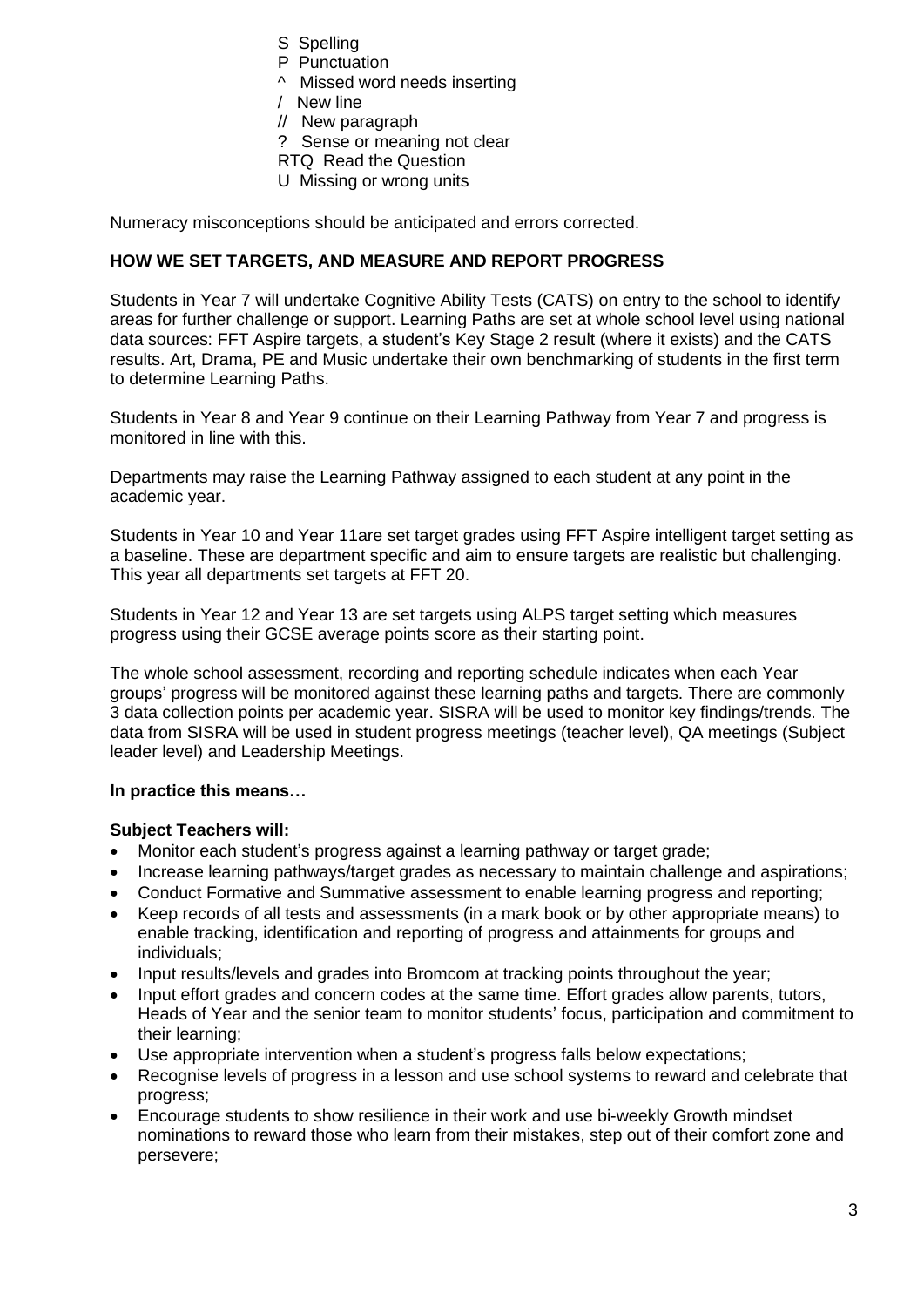- Prepare for and attend pupil progress meetings as per the meeting calendar to discuss the progress of students against their expected grades and target grades;
- Attend parents' evenings, to give parents the opportunity to discuss their child's progress;
- provide verbal and written feedback regarding progress against the expected levels and targets using whole school assessment systems (and avoiding the use of any alternative non wholeschool assessment scales/codes or attainment/effort grades).
	-
	- o Key Stage 3: Learning Pathways
	- o Key Stages 4&5: GCSE and A level grades
	- o All Key Stages: Effort grades in line with reporting values

### **Subject Leaders will:**

- Monitor the progress of students, classes and key groups of students within their department conducting student progress meetings to aid this, and keep central records of key assessment tasks;
- Maintain records of Transitional Assessments to identify trends and patterns in department attainment and achievement;
- Meet regularly with their leadership links to discuss progress of pupils, recent tracking data and the intervention in place within the department;
- Meet at least once a year with the Head of School and Leadership link to discuss the results of external examinations;
- Check marking of student work is completed in line with the agreed departmental protocol, by conducting department work scrutiny:
	- o by looking at students' work during lesson observations
	- o during other department quality assurance activities.

Templates are available to help collect this information in each subject's QA workbook.

- Ensure that the department has a coherent and consistent approach to marking and feedback and that it is applied by all department members;
- Create planned opportunities to moderate and standardise key assessments to ensure departmental consistency;
- Ensure the whole school marking and assessment protocol and policy are fully implemented, and address any issues where necessary.

#### **Tutors will:**

• Discuss current progress and targets with each pupil at least one a year.

#### **Heads of Year will:**

- Ensure the Assessment, Recording and Reporting Policy is implemented with their year group;
- Monitor student progress and issue praise/concern letters to parents.

#### **Senior Leadership will:**

- Meet regularly with subject leaders as part of the QA process to discuss the progress of students, recent tracking and the interventions in place;
- Keep up to date with their link departments' results in external examinations;
- Take a role in the Quality Assurance/ deep dive schedule;
- Sample books and/or folders as per the school Quality Assurance programme;
- Provide support and further monitoring for those departments not meeting the required standard;
- Review tracking data as a leadership team.

# **The Assistant Headteacher (Curriculum) will:**

- Use the KS2 results, CATS results and National Data sources as a basis for establishing the baseline in all subjects;
- Oversee the running of CATS testing in Year 7;
- Generate Learning Pathways for Year 7-9;
- Oversee the use of FFT Aspire by staff for target setting in Year 10 ensuring that targets are sufficiently challenging;